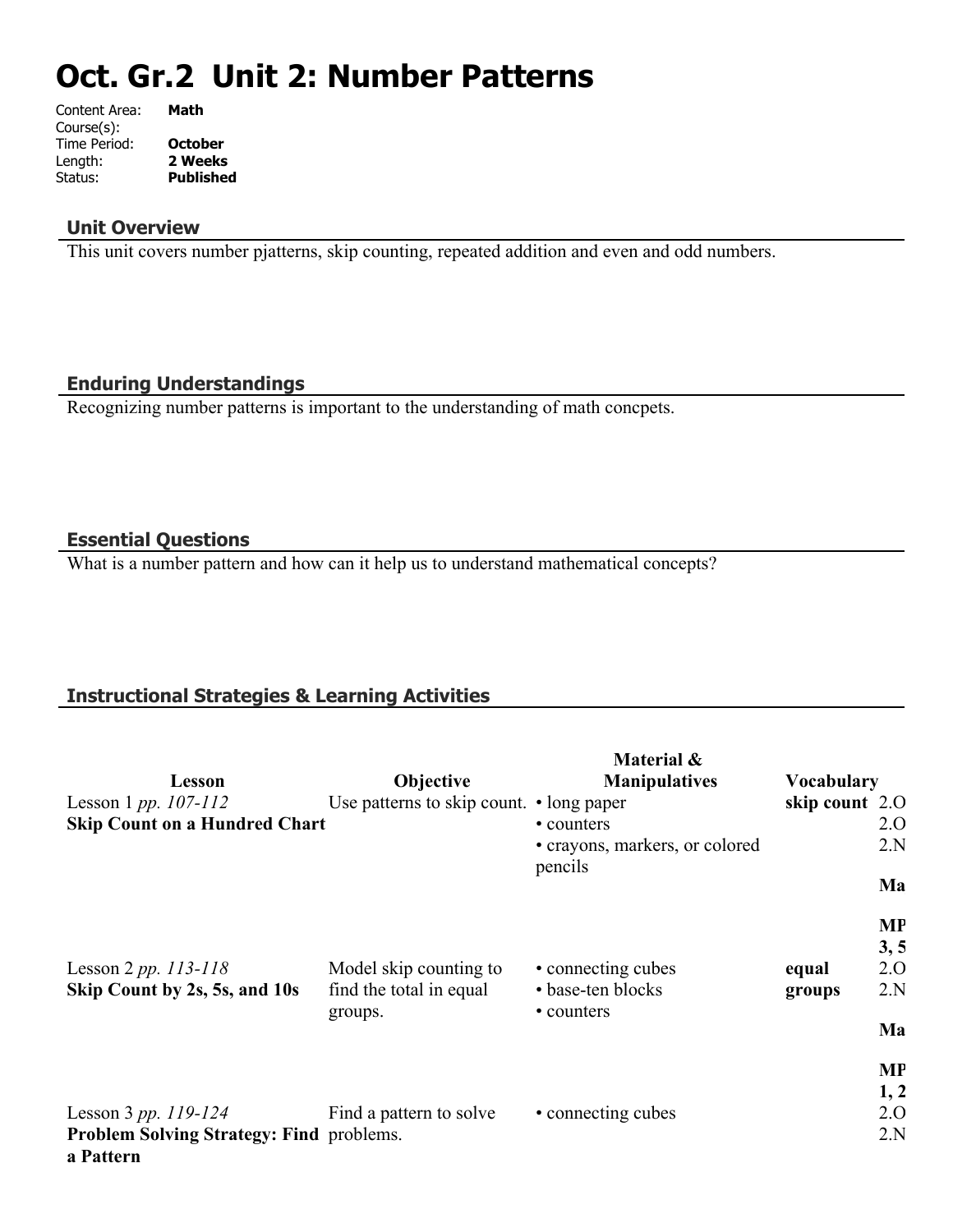|                                                                              |                                                     |                                                    |                      | <b>MP</b><br>1, 3        |
|------------------------------------------------------------------------------|-----------------------------------------------------|----------------------------------------------------|----------------------|--------------------------|
| <b>Check My Progress</b><br>Lesson 4 pp. 127-132<br><b>Repeated Addition</b> | Use repeated addition to<br>add equal groups.       | • counters<br>• connecting cubes                   | repeated<br>addition | 2.0<br>2.N               |
|                                                                              |                                                     |                                                    |                      | Sup<br>Clu               |
| Lesson 5 pp. 133-138                                                         | Use arrays with repeated                            | • counters                                         | array                | <b>MP</b><br>1, 2<br>2.0 |
| Repeated Addition with Arrays addition.                                      |                                                     | • connecting cubes<br>• crayons or markers         |                      | Sup<br>r                 |
|                                                                              |                                                     |                                                    |                      | <b>MP</b><br>2, 3        |
| Lesson 6 pp. 139-144<br><b>Even and Odd Numbers</b>                          | Find even and odd<br>numbers in number<br>patterns. | • counters<br>• connecting cubes<br>• number cubes | even<br>odd          | 2.0<br>Sup<br>r          |
|                                                                              |                                                     | • connecting cubes                                 |                      | <b>MP</b><br>1, 2<br>2.0 |
| Lesson 7 pp. $145 - 150$<br><b>Sums of Equal Numbers</b>                     | Find sums of equal<br>numbers.                      |                                                    |                      | Sup<br>r                 |
|                                                                              |                                                     |                                                    |                      | <b>MP</b><br>1, 4        |
| <b>Fluency Practice</b>                                                      |                                                     |                                                    |                      |                          |

**Ma** 

# **Integration of Career Readiness, Life Literacies and Key Skills**

**My Review and Reflect**

| TECH.9.4.2.DC.4 | Compare information that should be kept private to information that might be made<br>public.                           |
|-----------------|------------------------------------------------------------------------------------------------------------------------|
|                 | Critical thinkers must first identify a problem then develop a plan to address it to<br>effectively solve the problem. |
| TECH.9.4.2.DC.3 | Explain how to be safe online and follow safe practices when using the internet (e.g.,<br>8.1.2.NI.3, 8.1.2.NI.4).     |
| TECH.9.4.2.Cl.1 | Demonstrate openness to new ideas and perspectives (e.g., 1.1.2.CR1a, 2.1.2.EH.1,                                      |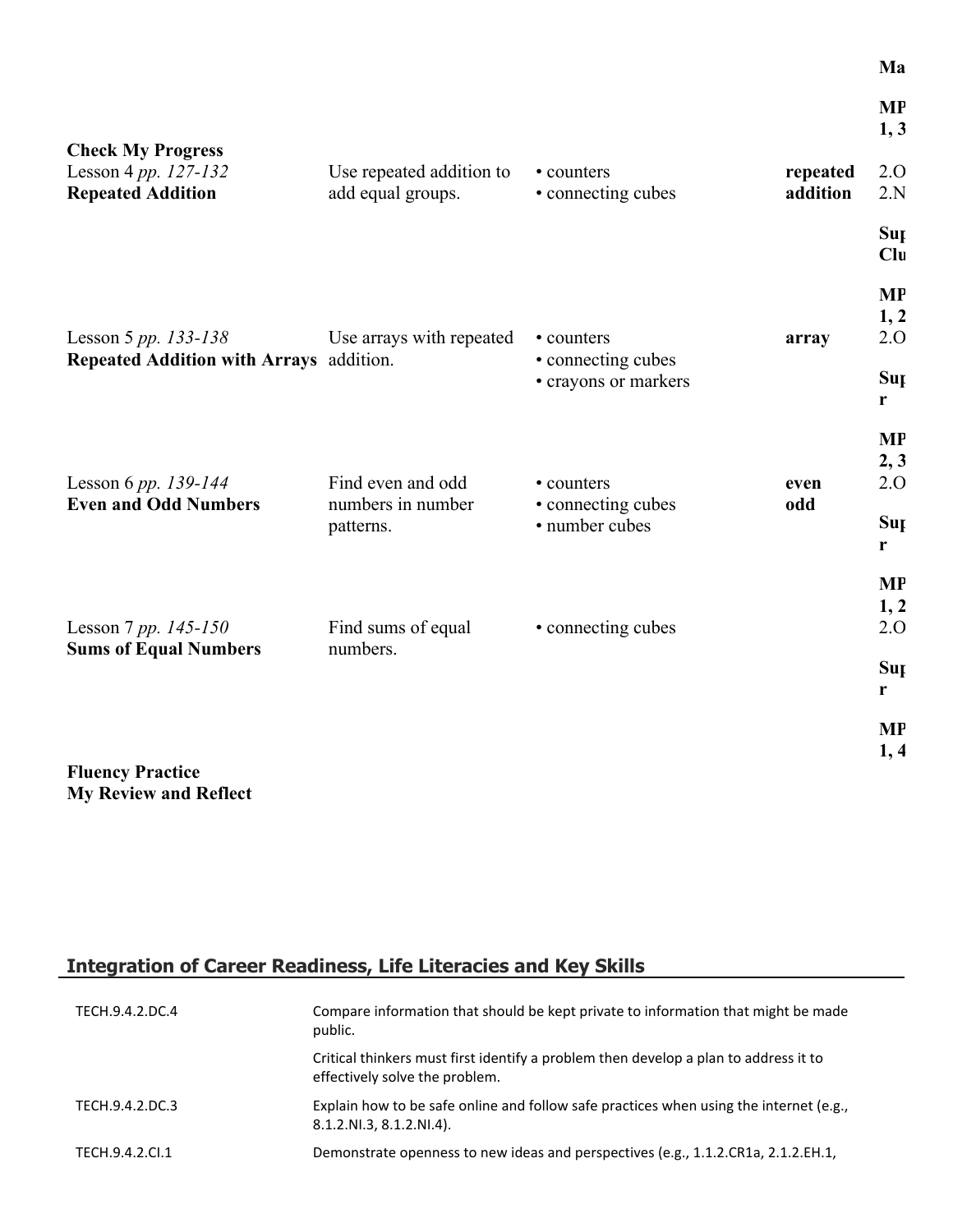|                 | b.1.2.CIVICSCIVI.2).                                                                         |
|-----------------|----------------------------------------------------------------------------------------------|
|                 | Brainstorming can create new, innovative ideas.                                              |
|                 | Individuals should practice safe behaviors when using the Internet.                          |
| TECH.9.4.2.CT.2 | Identify possible approaches and resources to execute a plan (e.g., 1.2.2.CR1b, 8.2.2.ED.3). |
| TECH.9.4.2.CI.2 | Demonstrate originality and inventiveness in work (e.g., 1.3A.2CR1a).                        |
| WRK.9.2.2.CAP.1 | Make a list of different types of jobs and describe the skills associated with each job.     |
| TECH.9.4.2.CT.3 | Use a variety of types of thinking to solve problems (e.g., inductive, deductive).           |
|                 | Different types of jobs require different knowledge and skills.                              |

#### **Technology and Design Integration**

Students will interact with the SmartBoard, Ipads, chromebooks and document camera.

 $6.2.2.2$ 

Individuals use computing devices to perform a variety of tasks accurately and quickly. Computing devices interpret and follow the instructions they are given literally.

#### **Interdisciplinary Connections**

| LA.RI.2.4 | Determine the meaning of words and phrases in a text relevant to a grade 2 topic or<br>subject area. |
|-----------|------------------------------------------------------------------------------------------------------|
| LA.RF.2.4 | Read with sufficient accuracy and fluency to support comprehension.                                  |
| LA.RF.2.3 | Know and apply grade-level phonics and word analysis skills in decoding words.                       |

#### **Differentiation**

Each My Math unit throughout the series offers "approaching level", "on level" and "Beyond level" differentiated instructional hands-on choices, as well as ELL differentiated support. Please refer to the teacher edition for the activities.

#### **Modifications & Accommodations**

IEP and 504 accommodations will be followed

#### **Benchmark Assessments**

AIMSweb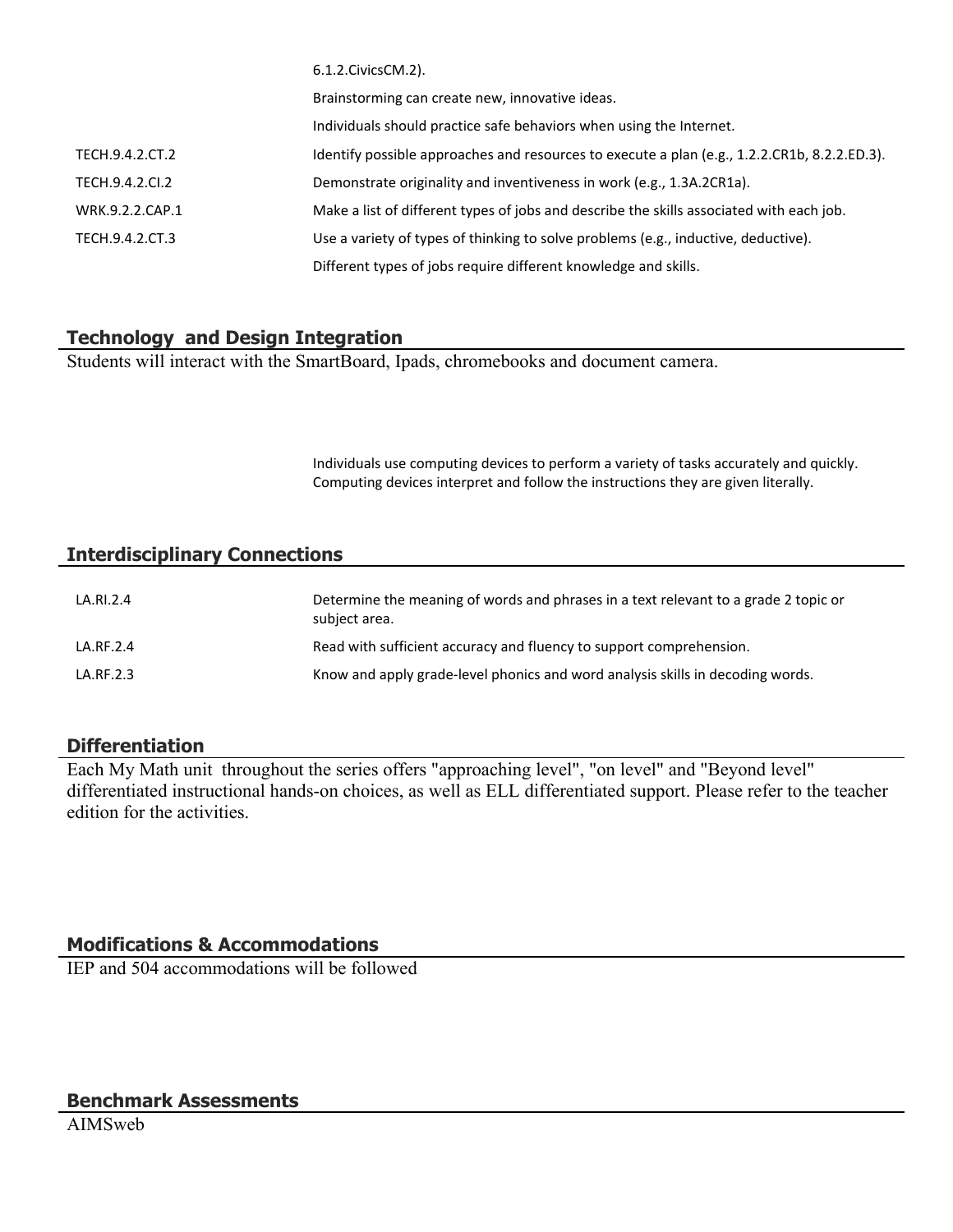## **Formative Assessments**

Teacher observation

Student conferences

Discussion

Activities

games

homework

white board

# **Summative Assessments**

My Math chapter assessments

# **Instructional Materials**

See instructional materials embedded in lesson plans above.

| <b>Standards</b> |                                                                                                                                                                                                                                                                                                                               |
|------------------|-------------------------------------------------------------------------------------------------------------------------------------------------------------------------------------------------------------------------------------------------------------------------------------------------------------------------------|
| MA.K-12.2        | Reason abstractly and quantitatively.                                                                                                                                                                                                                                                                                         |
| MA.2.0A.A.1      | Use addition and subtraction within 100 to solve one- and two-step word problems<br>involving situations of adding to, taking from, putting together, taking apart, and<br>comparing, with unknowns in all positions, e.g., by using drawings and equations with a<br>symbol for the unknown number to represent the problem. |
| MA.K-12.3        | Construct viable arguments and critique the reasoning of others.                                                                                                                                                                                                                                                              |
| MA.K-12.5        | Use appropriate tools strategically.                                                                                                                                                                                                                                                                                          |
| MA.K-12.6        | Attend to precision.                                                                                                                                                                                                                                                                                                          |
| MA.K-12.7        | Look for and make use of structure.                                                                                                                                                                                                                                                                                           |
| MA.2.0A.C.3      | Determine whether a group of objects (up to 20) has an odd or even number of members,                                                                                                                                                                                                                                         |